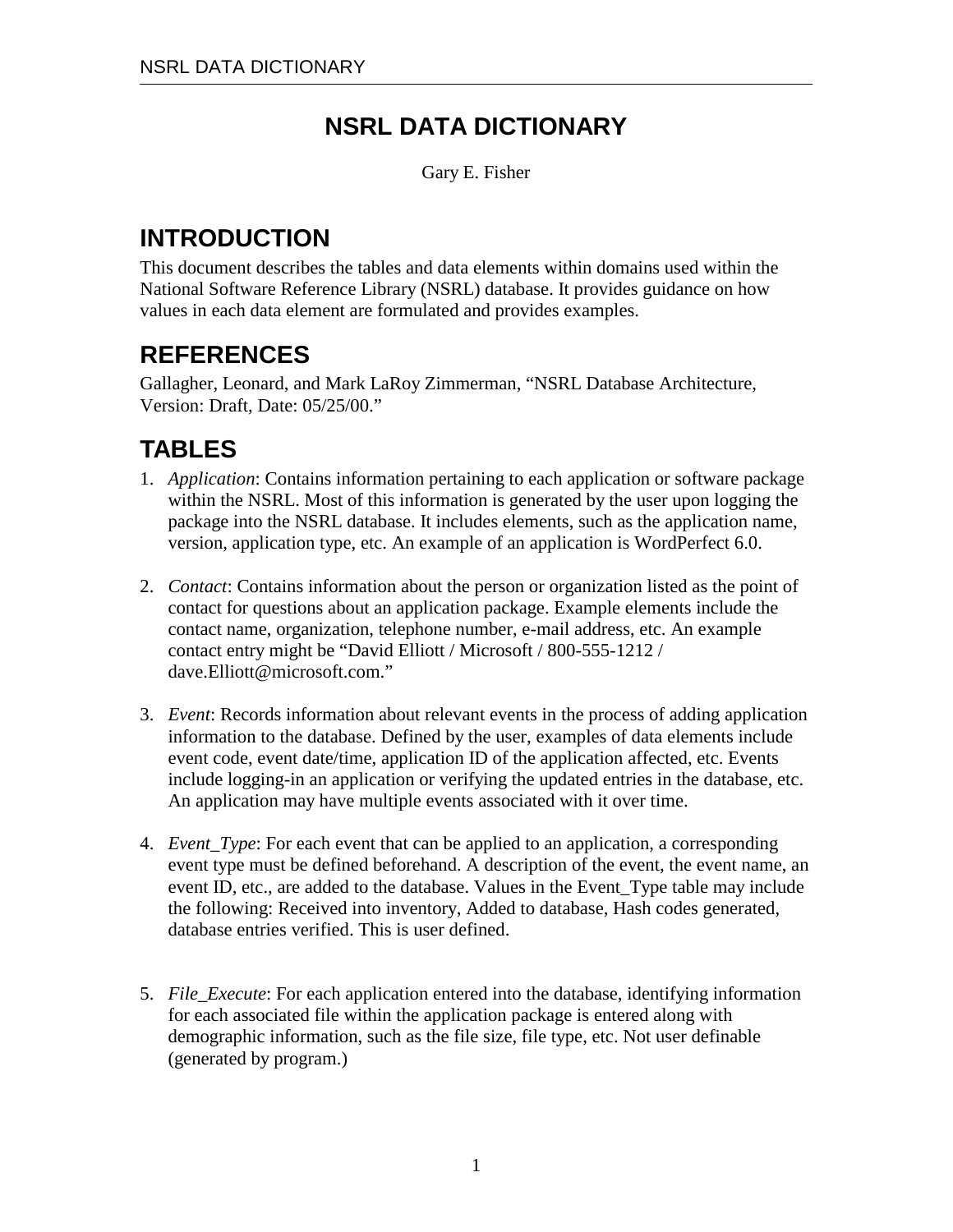- 6. *Hashes*: Each file entered in the File\_Execute table has four associated hash values. These hash values are stored in the Hashes table along with a pointer to the associated File Execute table entry. Not user definable (generated by program.)
- 7. *Manufacturer*: Each application package has an associated manufacturer that produced the package. Before a manufacturer can be referenced by an Application table entry, an entry must be made in the Manufacturer table by the user. This entry includes elements, such as the full manufacturer's name, address, etc. The user enters this information. An example of a manufacturer entry may include "Microsoft / Microsoft Corporation / 1 Microsoft Way / Redmond / Washington / 99021 / USA .
- 8. *Media\_Info*: This table identifies and records each item of electronic media on which the application program is delivered. Each media item consists of a set of files that can be run through the hash generator. The information is user defined and includes elements, such as media type, manufactured date, etc. An entry for a 3.5" diskette might include "3.5 / Installation diskette / 2000-07-20" along with a serial number that identifies the particular diskette.
- 9. *Operating\_System*: The OPERATING\_SYSTEM table represents the collection of distinct operating system platforms that may be able to execute an application. Sometimes a platform will be dependent upon an underlying machine architecture and sometimes it will not. When the machine architecture makes a difference, this table identifies each possibility as a distinct operating system platform. Each application is designed to execute on one or more application platforms. An operating system entry must exist before it can be referenced by an application entry. An operating system entry may include "Win3.1 / Windows 3.1 / Microsoft.
- 10. *Staff*: The set of NSRL staff members is recorded in the STAFF table, along with the role played by that staff member in the project and minimal contact information. Each staff member is identified by a unique StaffCode. It is important that each staff member understand the duties and responsibilities of the role they play in the project. Each staff member is responsible for ensuring that the events they are responsible for get properly recorded in the database. A staff entry must exist before it can be referenced in an event. A staff entry may include "Fisher / Gary / NIST / 100 Bureau Drive / Gaithersburg / Maryland / 20899 / x3275 / Project Leader."
- 11. *User-defined Classification*: Aperiodically, the need arises to add a new qualifier or access path to the database. This can be done without disrupting the current structure of the database by allowing the database administrator to add this new information in a user-defined classification scheme. For example, if a new code is needed to group applications by type of user, then a new classification can be added, such as "user," with predefined valid codes. The values of this new classification can be assigned by manual means or by an automated procedure that computes the value based on values of other elements within the database. The original structure of the database is not affected, but a new capability is added.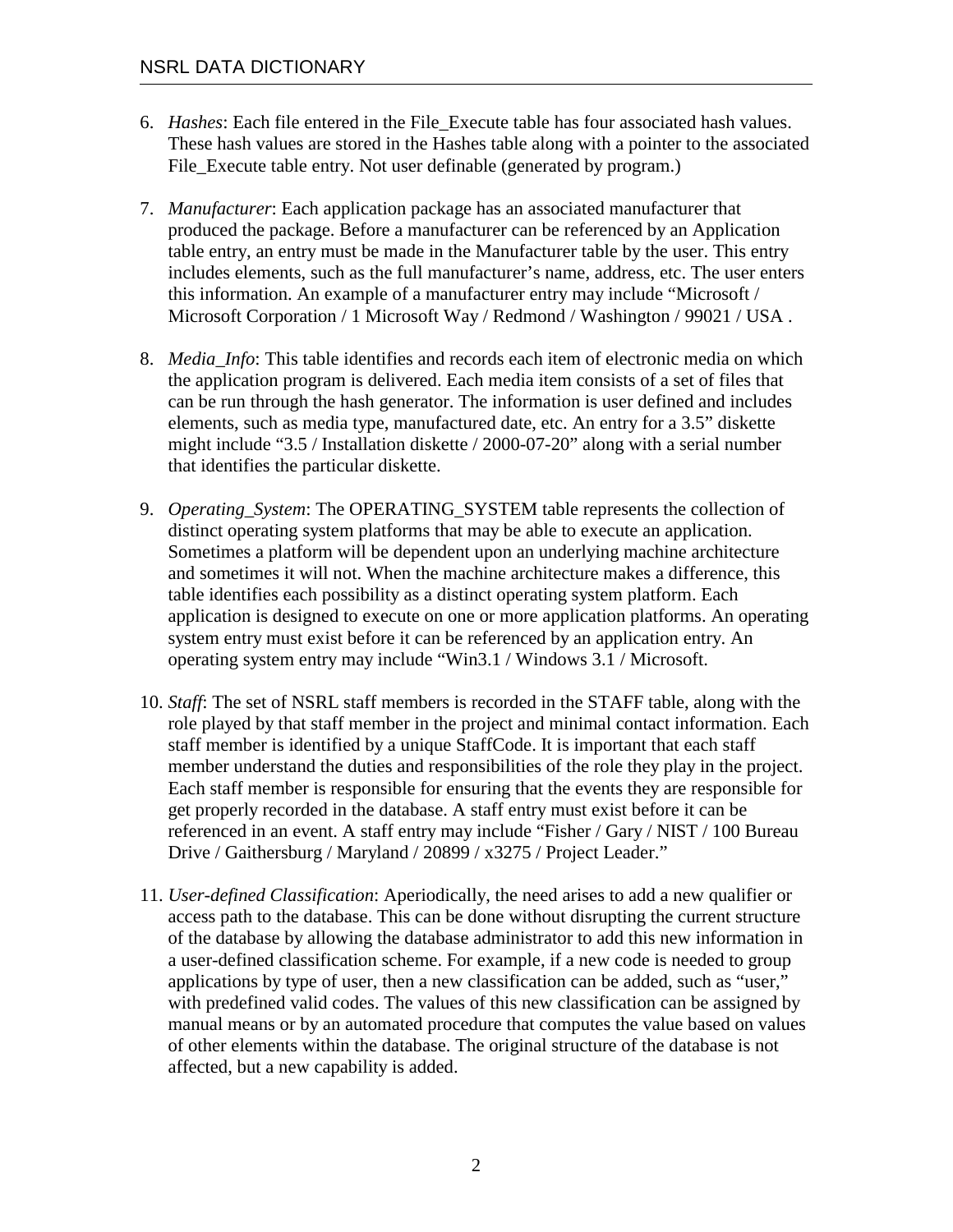### **DATA ELEMENTS**

Each data element is listed alphabetically and described in the following, along with examples of values. The table in which a data element can be found is listed in parentheses. Multiple tables are separated by commas.

- 1. AddressLine1 (Contact, Manufacturer): User-entered first line of contact or manufacturer mailing address. Example: 100 Bureau Drive.
- 2. AddressLine2 (Contact, Manufacturer): User-entered optional second line of contact or manufacturer mailing address. Example: Mail Stop 8970.
- 3. AppId (Application, Event, File\_Execute, Media\_Info): A unique numeric identifier assigned by the system automatically for each application package installed.
- 4. ApplicationType (Application): A 1-level taxonomy of application packages. Values include the following:
	- a. Database a data management package that may include database design, data entry, data edit, and reporting capabilities, such as dBase or Access
	- b. Design a package for developing architecture, layout, or formats
	- c. Educational teaching or self-help software
	- d. Extensions patches or additions to packages
	- e. Financial software for keeping track of expenses, accounts, sales, payments, checks, stocks, commissions, mortgages, and similar items, or for computing valuations based on combinations of these items
	- f. Game entertainment software
	- g. Graphics graphics or imaging software
	- h. Multimedia software that provides audio or visual output, animation of images, interactivity, etc.
	- i. Null or no value represents an unknown type that cannot be defined (Note that other types can be added to this list.)
	- j. Operating System a system control package, such as Windows 98 or Linux
	- k. Presentation a slideshow presentation package
	- l. Scientific applications that perform scientific computations, solve equations, perform matrix manipulations, compute statistics, perform forecasts, etc.
	- m. Spreadsheet a document preparation package utilizing a columnar layout, such as Excel or Quattro Pro
	- n. Suite a collection of different applications under a single umbrella framework or common set of access methods
	- o. Utility a productivity software package, such as file management, security, contact management, etc.
	- p. Web Browser a package for viewing information on the World Wide Web
	- q. Word Processing a document preparation package, such as WordPerfect or Word
- 5. AppName (Application): The full name of an application or package. For example, the full name of Windows NT is Windows NT 4.0.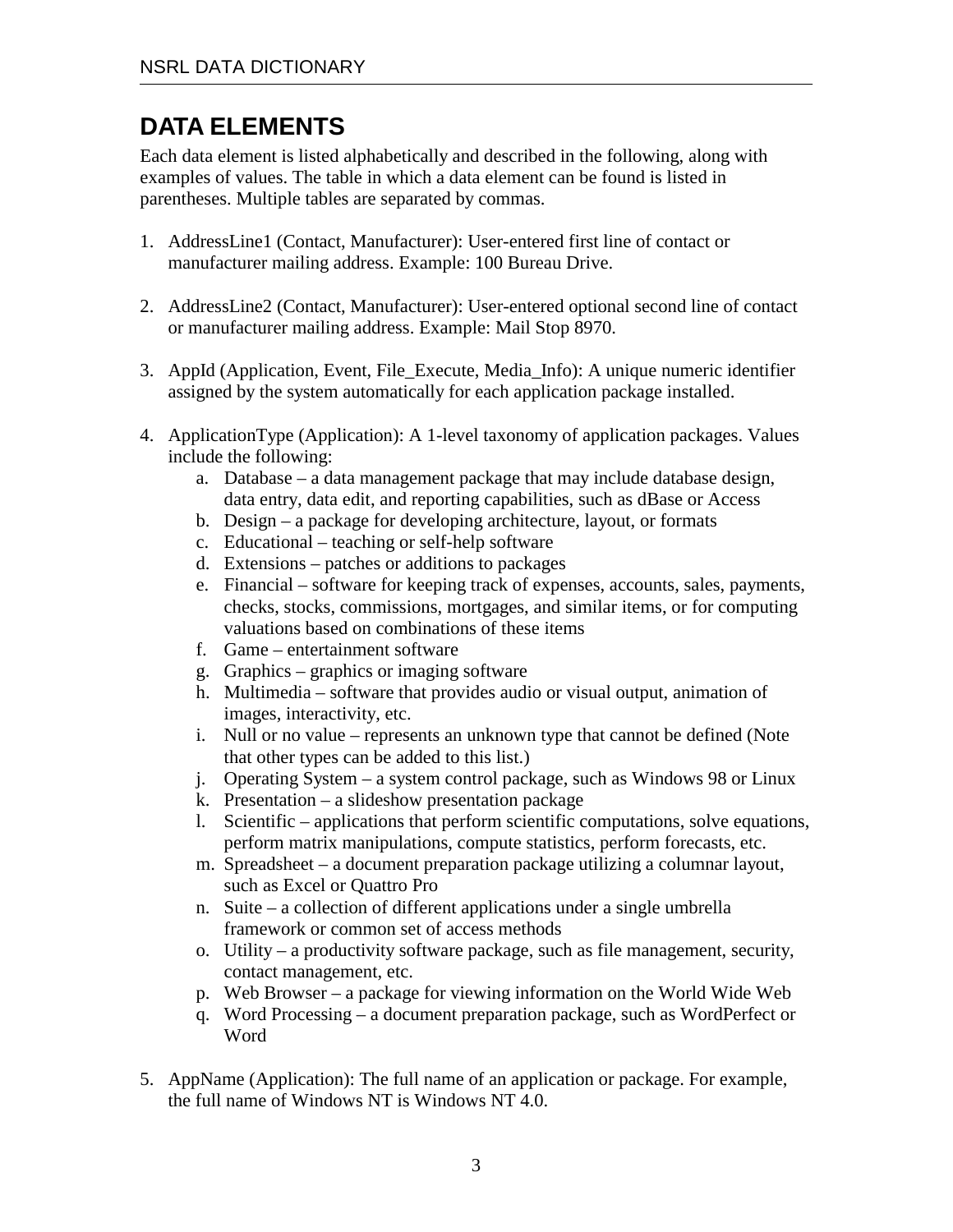- 6. BarCode (Application): If a bar code is attached to the packaging of the software, such as a part number or other identifying mark, the string represented by the bar code is entered as an identifying piece of information. Example: 1234AB567-890.
- 7. City (Manufacturer): The name of the city from the mailing address of the software manufacturer. Example: Seattle.
- 8. Comment (Application, Contact, Event, Media\_Info, Operating\_System, Staff): Text concerning any aspect of an entry that does not fit the requirements of any other data element may be entered. Often, this element is used to denote some point of interest concerning a relationship with another data element or value. Example: "See the entry for this application in the operating system table."
- 9. ContactId (Contact, Event): A unique number identifier assigned to each contact entry in the Contact table. It is referenced by the Event table. It is generated by the data entry software as a serial number.
- 10. ContactType (Contact): A reference to the type of person or organization acting as a manufacturer, vendor, or other organizational contact. Required. Current values are
	- a. Court to indicate that a library item is under subpoena to a court of law
	- b. Law to indicate that a library item is assigned to a law enforcement person or organization
	- c. Vendor to indicate that an application package was purchased from a vendor
- 11. Country (Contact, Manufacturer): The name of the country from the mailing address of the software manufacturer. Example: USA.
- 12. CRC32 (Hashes): The 32-bit Cyclic Redundancy Checksum computed for a specific file within an application. Generated by the NSRL hash routine.
- 13. CreateDate (File\_Execute): The date-time string entered by the database software to indicate when the entry was posted to the database.
- 14. Description (Event\_Type): A text string used to define the characteristics of an event, such as "An application has been logged into the NSRL database." describes the event "Logged."
- 15. Email (Contact, Staff): A text string that defines an address used for sending and receiving electronic mail on the Internet. Example: gary.fisher@nist.gov.
- 16. EventCode (Event, Event\_Type): A short text string that refers to a specific event type and that will evolve over time. Values are –
	- a. Received An application package was received by the NSRL. Associated information will include the date received, the staff member who received it, and its condition when received.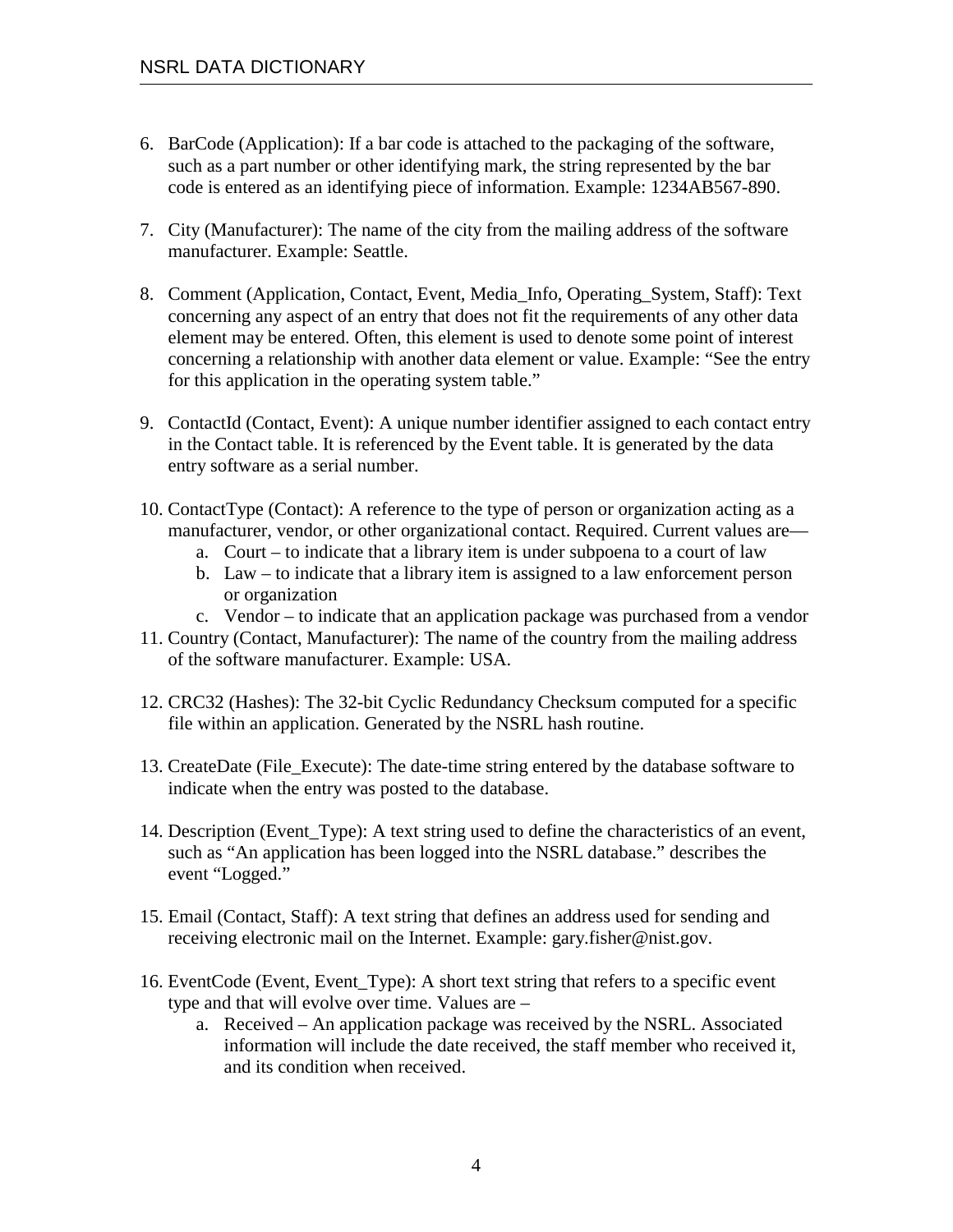- b. Logged Information from an application package was entered into the NSRL database, but the process is not complete.
- c. Hashed Hash codes have been generated for an application package and have been added to the NSRL database.
- d. Verified The information for an application package that has been entered into the NSRL database has been verified through manual or automated processes.
- 17. EventName (Event\_Type): The name of an event as recorded in the database. Example: "Application logged-in to database."
- 18. EventOrder (Event\_Type): An accounting/management feature to allow the ordering of events for presentation in reports and lists.
- 19. EventTime (Event): The date and time an event occurred as recorded in the database.
- 20. FileExt (File\_Execute): A short text string that indicates a file type as part of the file name. Examples include COM, BAT, EXE, DAT, SCR, CFG, etc.
- 21. FileName (File\_Execute): The complete name of a specific file. In systems that use path names (e.g., directory hierarchies) or file extensions (e.g., FileExt), these may be included. Examples include \Program Files\rebol\view\rebol.exe, winword.exe, /usr/bin/shx, etc.
- 22. FilePrename (File\_Execute): The root portion of a file name. For example, in the file, \Program Files\rebol\view\rebol.exe, the FilePrename is "\Program Files\rebol\view\".
- 23. FileSize (File\_Execute): The size of a file in 8-bit bytes as reported by an operating system utility or application documentation.
- 24. FileType (File\_Execute): The type of data contained within a file defined by its format. The format may or may not be reflected in the file name. A WORD document file (with .DOC extension) contains a header record of information that is used by WORD to determine what type of document the file contains. Generally, this information is not human-readable, existing in a binary form. If the header indicates that the file contains a WORD document, then the rest of the file's contents are read by the WORD program using a specific format that is characteristic of WORD document files. Not all files can be typed in this manner, especially those that do not use file headers.
- 25. FirstName (Staff): The first name or given name of a staff member. Example: Gary.
- 26. Globalization (Media\_Info): An indicator that specifies whether a set of files falls under the rules regarding international use. If a file is meant only for use in the U.S., then the globalization item contains the value "USA". A null value specifies that no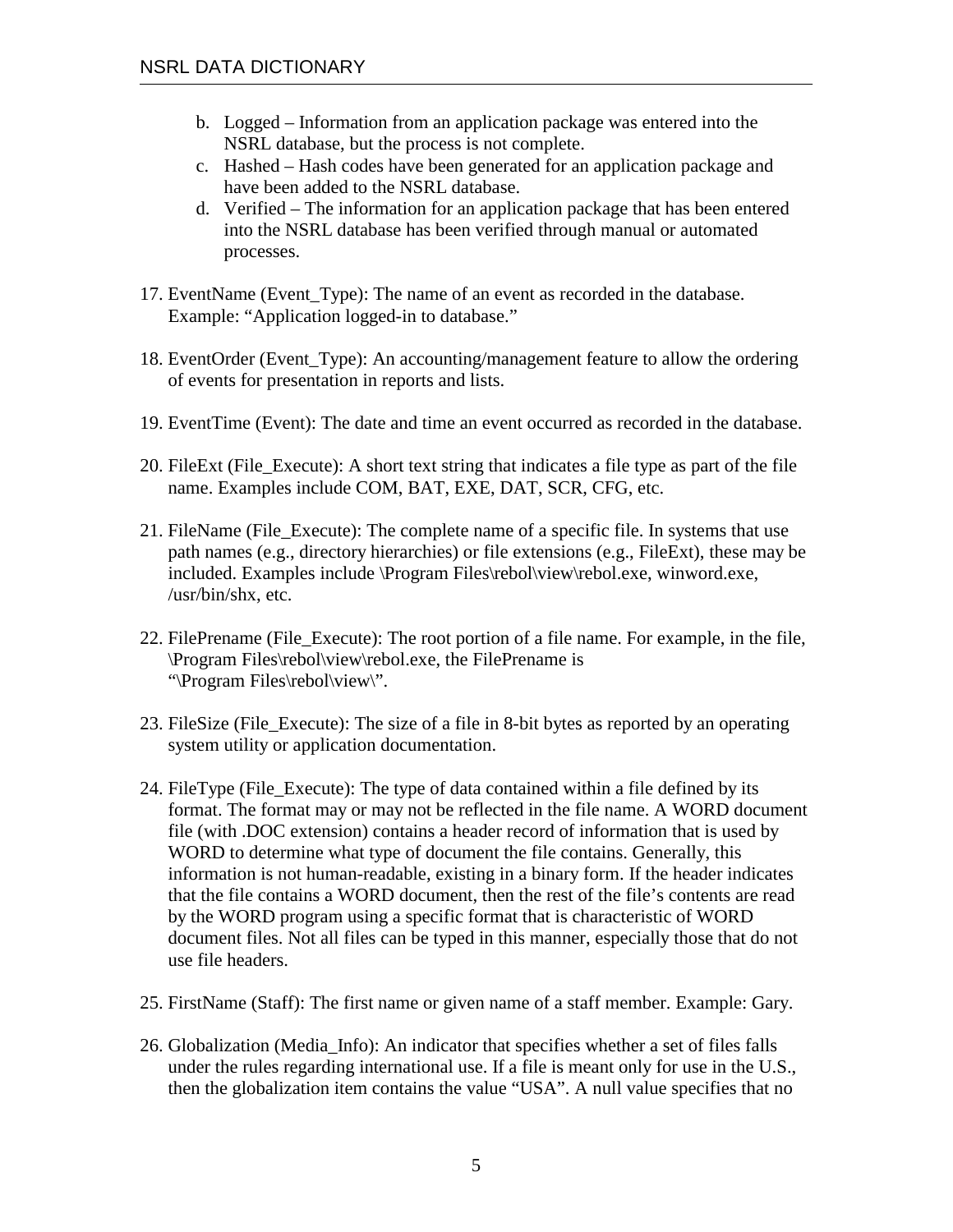information is available. Other values are not currently defined. The list will undoubtedly grow over time.

- 27. HashId (File\_Execute, Hashes): A unique serial number that links a specific file in the File Execute table to the hash codes generated from that file in the Hashes table. Not user definable (generated by program.)
- 28. InputDate (All tables except those that can be derived from existing data): The datetime string added to each row in a table to indicate when the information was stored in the database. Used in creating an audit trail of transactions in the database. Not user definable (generated by program.)
- 29. Language (Application): The language in which the application is accessible. Values include common spoken/written language names, such as English, Spanish, etc. User defined during initial package information entry.
- 30. LastName (Staff): The surname of a staff member. Example: Fisher.
- 31. MD4 (Hashes): A 128-bit string generated by the NSRL Builder program from each file in an application package using the algorithm specified in IETF RFC 1320. Stored in the database as a 16-character string of hexadecimal digits. Not user definable (generated by program.)
- 32. MD5 (Hashes): A 128-bit string generated by the NSRL Builder program from each file in an application package using the algorithm specified in IETF RFC 1321. Stored in the database as a 16-character string of hexadecimal digits. Not user definable (generated by program.)
- 33. MediaId (Event, File\_Execute, Media\_Info): The MediaId domain is a collection of character string identifiers used to distinguish the disks, CD's, cards, or other media in an application package. The MediaId usually is paired with the AppId to uniquely identify a specific media item within the package. The identifier is arbitrary and is not considered to carry any semantic intent, but just for convenience the identifier might also hint as to the type of media, e.g. CD1, CD2, Floppy1, Floppy2, EXE1, EXE2, etc., or if the media is named, the MediaId might use the printed name on the media label to distinguish one media item from the other. The actual type of media is carried by the MediaType attribute in the MEDIA\_INFO table.
- 34. MediaSerialCode (Media\_Info): The MediaSerialCode domain is a set of string values meant to capture any identifying serial number or model information printed on a media label. Often a floppy or CD will have such information printed directly on the disk – separate from the paper label. For CD's this information in often stamped in a circular form near the center hole of the CD, either on the front side or the back side of the CD.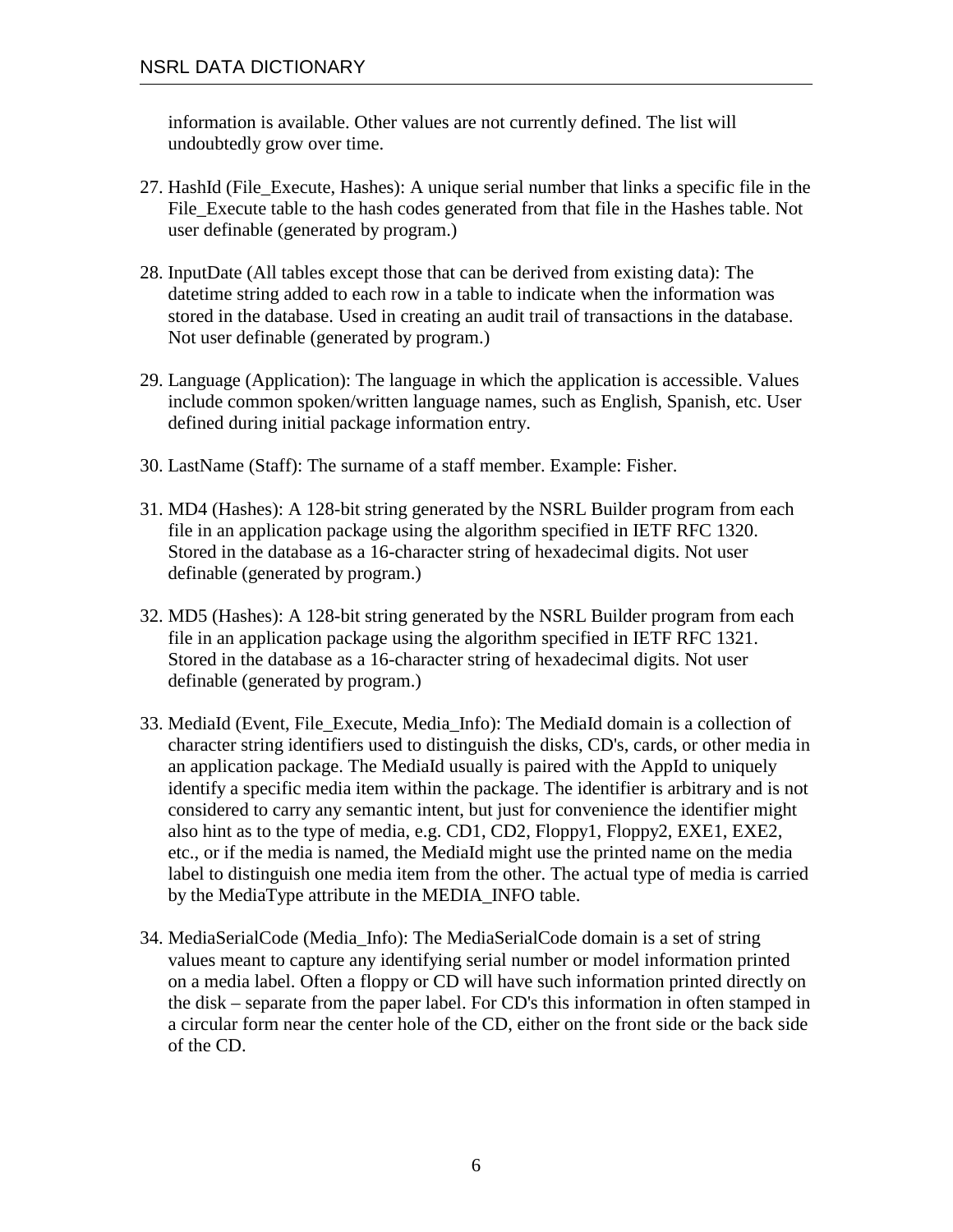- 35. MediaType (Media\_Info): The MediaType domain is a set of character string values used to identify the type of media. Initial values might be: Tape, Floppy-9", Floppy-5", Cassette, Floppy-3.5", CDROM, WEB, PC Card, etc. This domain is still under development to determine the best tags to use.
- 36. MfgCode (Application, Manufacturer, Operating\_System): The MfgCode domain is a set of character string identifiers used to identify companies that manufactured or developed the software application under process, or the operating system platform under which the software is executed. This code is the primary key of the Manufacturer table. This code is not supposed to convey any semantic information, but for convenience it may be a short-cut of the company name, e.g., IBM, Oracle, Microsoft, Intuit, etc. The full legal name, and other identifiers for a company, are given in other attributes of the Manufacturer table.
- 37. MfgDate (Media\_Info): The date of manufacture of the application package. If it cannot be determined, it may be left as a null value.
- 38. MfgName (Manufacturer): The full name of the organization that manufactured the application package. Example: Microsoft Corporation.
- 39. Multiplicity (File\_Execute): A serial number assigned to individual files that exhibit the same file name. This occurs, for example, when the same library file name is stored in two or more different directories at the same time, or is used in more than one application. Multiplicity differentiates between the various files. The hashes for each of these files will be different.
- 40. Name (Contact, Operating\_System): The full name of the contact person or organization when used in the Contact table, or the full name of the operating system when used in the Operating\_System table. Example: Gary Fisher.
- 41. Oscode (Event, File\_Execute, Operating\_System): The OScode domain is a set of character string identifiers used to identify operating system platforms under which the application software might install differently. This code is the primary key of the Operating\_System table. Other attributes of this table also identify the version and platform under which the operating system is executing, so the same OS software may receive different codes for each version and each platform on which it executes. This code is not supposed to convey any semantic information, but for convenience it may be a short-cut of the OS name and the platform on which it executes, e.g. HP-Unix6.5, MSNT4.0, etc. The official name, version, and platform are given by other attributes of the Operating\_System table.
- 42. PackagedWithin (Application): In cases where multiple applications are packaged together under one umbrella package, each of the individual applications must be identified, as well as the umbrella package. In such cases, the individual applications are identified as belonging-to another package through the PackagedWithin item. The value of this item is the AppId to which the current application belongs. For example,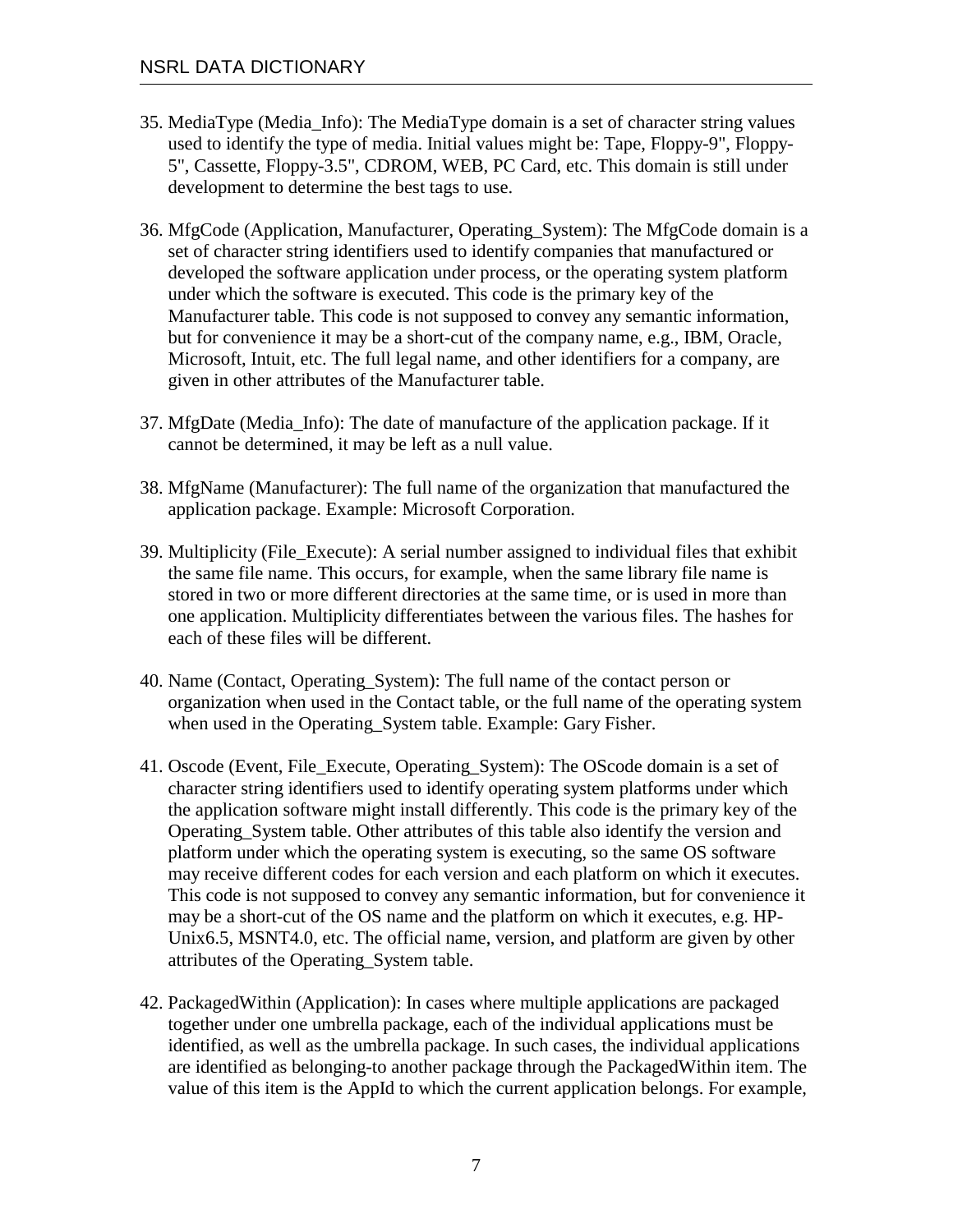if WORD (AppId=6) belongs to Office Suite (AppId=2), then the PackagedWithin value for WORD would be 2 to indicate that WORD was packaged within Office Suite.

- 43. Platform (Operating\_System): The Platform domain is a set of character strings that describe the platform or platforms under which the operating system executes with no differences. For example, Microsoft Windows 95 is supposed to operate exactly the same under all platforms built on one of the Intel Pentium processors. If that is the case, this attribute may say "All Pentium II processors". If at a later time, distributors of Microsoft operating systems have the right to extend or modify the software, then it may be necessary to distinguish each operating system by its platform manufacturer, e.g. Dell-MS2000, etc.
- 44. PostalCode (Contact, Manufacturer, Staff): This consists of a set of character strings that represent world-wide post office codes. In the U.S. this may be a 5- or 9-digit code. In other countries, it may be an alphanumeric code.
- 45. ProjectRole (Staff): The ProjectRole domain is a set of character string identifiers used to represent the various roles that a staff person may play under the NIST-NSRL project. Initially, these roles may be straight-forward, like Librarian, Analyst, Intern, etc. but they could evolve over time to become more specific.
- 46. ReportTime (Event): A datetime timestamp used to identify when a specific event was entered in the Event table. Not user definable (generated by program.)
- 47. SHA (Hashes): A 160-bit string generated by the NSRL Builder program from each file in an application package using the algorithm specified in FIPS 180-1. Stored in the database as a 20-character string of hexadecimal digits. Also known as SHA-1. Not user definable (generated by program.)
- 48. StaffCode (Event, Staff): A user definable code assigned to each staff entry in the Staff table. It is used as a shorthand method of referring to a specific staff member and may be made up of elements, such as the first name, last name, or employee ID number.
- 49. StateProv (Contact, Manufacturer): The StateProv domain is a set of character strings used to identify the political sub-unit within a country that is directly under the country government. In the U.S. this attribute will identify states, territories, or districts. In British commonwealth countries it will identify provinces. At least for the present, the NSRL database will use short English names for countries and their subunits; at some point in the future this may evolve to codes that are language independent.
- 50. SubUnitOf (Manufacturer): A particular manufacturing organization may be a subunit of another organization. When entered, the value denotes which organization is the parent of the entry. For example, SunSoft is a sub-unit of Sun Systems.